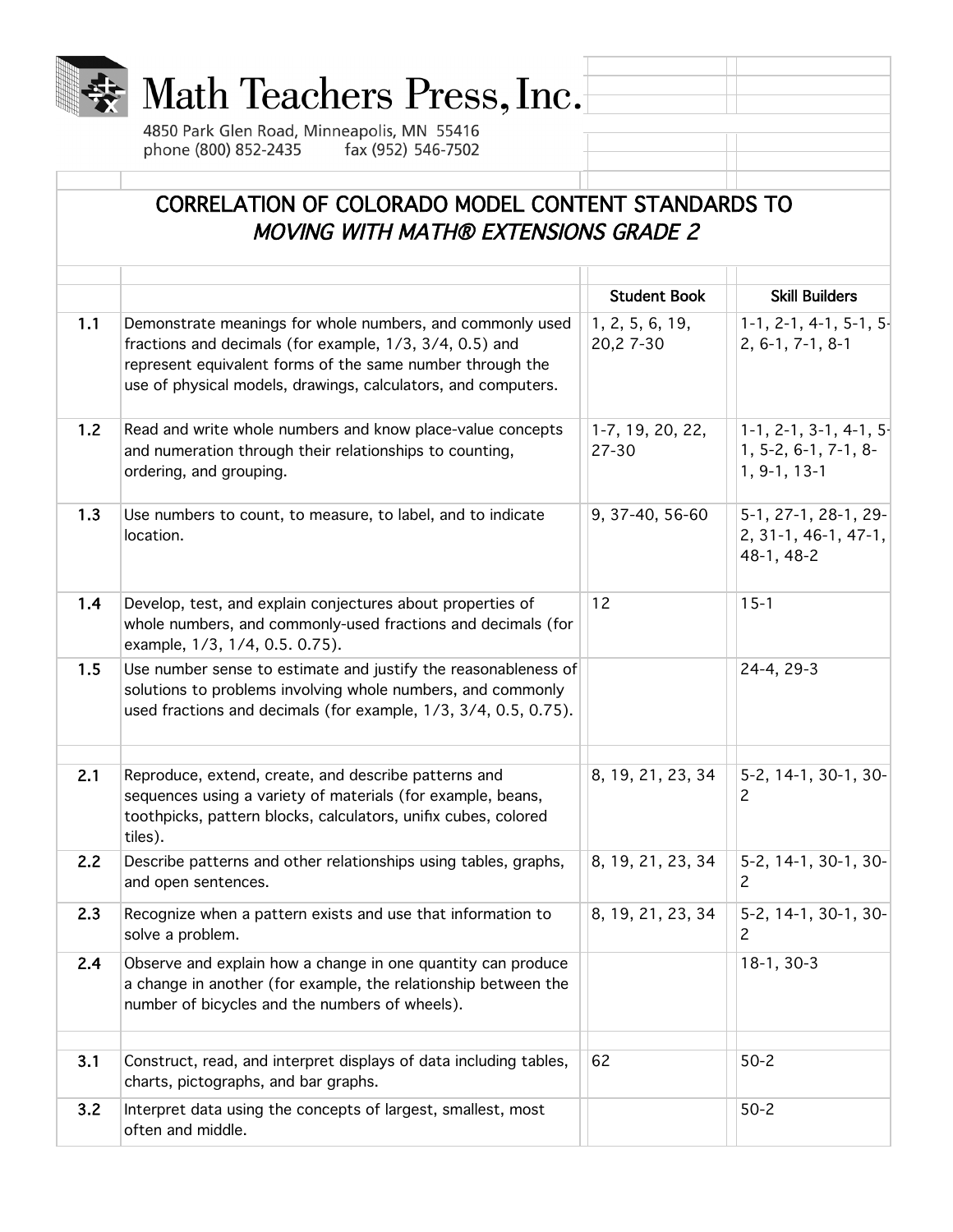|     |                                                                                                                                                                                              | <b>Student Book</b> | <b>Skill Builders</b>                                                                                               |
|-----|----------------------------------------------------------------------------------------------------------------------------------------------------------------------------------------------|---------------------|---------------------------------------------------------------------------------------------------------------------|
| 3.3 | Generate, analyze, and make predictions based on data<br>obtained from surveys and chance devices.                                                                                           |                     | $50-3$                                                                                                              |
| 3.4 | Solve problems using various strategies for making<br>combinations (for example, determining the number of different<br>outfits that can be made using two blouses and three skirts).        |                     | $50-3$                                                                                                              |
| 4.1 | Recognize shapes and their relationships (for example,<br>symmetry, congruence) using a variety of materials (for<br>example, pasta, boxes, pattern blocks).                                 | 62, 63              | 32-1, 33-1, 34-1,<br>$35-1, 36-1, 37-1,$<br>37-2, 38-1, 38-2,<br>39-1, 39-2, 40-1,<br>40-2, 43-1, 44-1,<br>$45 - 1$ |
| 4.2 | Identify, describe, draw, compare, classify, and build physical<br>models of geometric figures.                                                                                              | 62, 63              | 32-1, 33-1, 34-1,<br>$35-1, 36-1, 37-1,$<br>37-2, 38-1, 38-2,<br>39-1, 39-2, 40-1,<br>40-2, 43-1, 44-1,<br>$45 - 1$ |
| 4.3 | Relate geometric ideas to measurement and number sense.                                                                                                                                      | 61                  | 10-1, 12-1, 50-1                                                                                                    |
| 4.4 | Solve problems using geometric relationships and spatial<br>reasoning (for example, using rectangular coordinates to locate<br>objects, constructing models of three-dimensional objects).   | 62                  |                                                                                                                     |
| 4.5 | Recognize geometry in their world (for example, in art and in<br>nature).                                                                                                                    |                     | 37-2, 38-2, 39-2,<br>$40 - 2$                                                                                       |
| 5.1 | Know, use, describe, and estimate measures of length,<br>perimeter, capacity, weight, time, and temperature.                                                                                 | 54, 55, 61          | 49-1 to 49-4                                                                                                        |
| 5.2 | Compare and order objects according to measurable attributes<br>(for example, longest to shortest, lightest to heaviest).                                                                    | 61                  | $10-1, 11-1, 12-1,$<br>$29 - 1$                                                                                     |
| 5.3 | Demonstrate the process of measuring and explain the<br>concepts related to units of measurement.                                                                                            | 61                  | $50-1$                                                                                                              |
| 5.4 | Use the approximate measures of familiar objects (for example,<br>the width of your finger, the temperature of a room, the weight<br>of a gallon of milk) to develop a sense of measurement. | 61                  | $50-1$                                                                                                              |
| 5.5 | Select and use appropriate standard and non-standard units of<br>measurement in problem-solving situations.                                                                                  |                     | $50-1$                                                                                                              |
|     |                                                                                                                                                                                              |                     |                                                                                                                     |